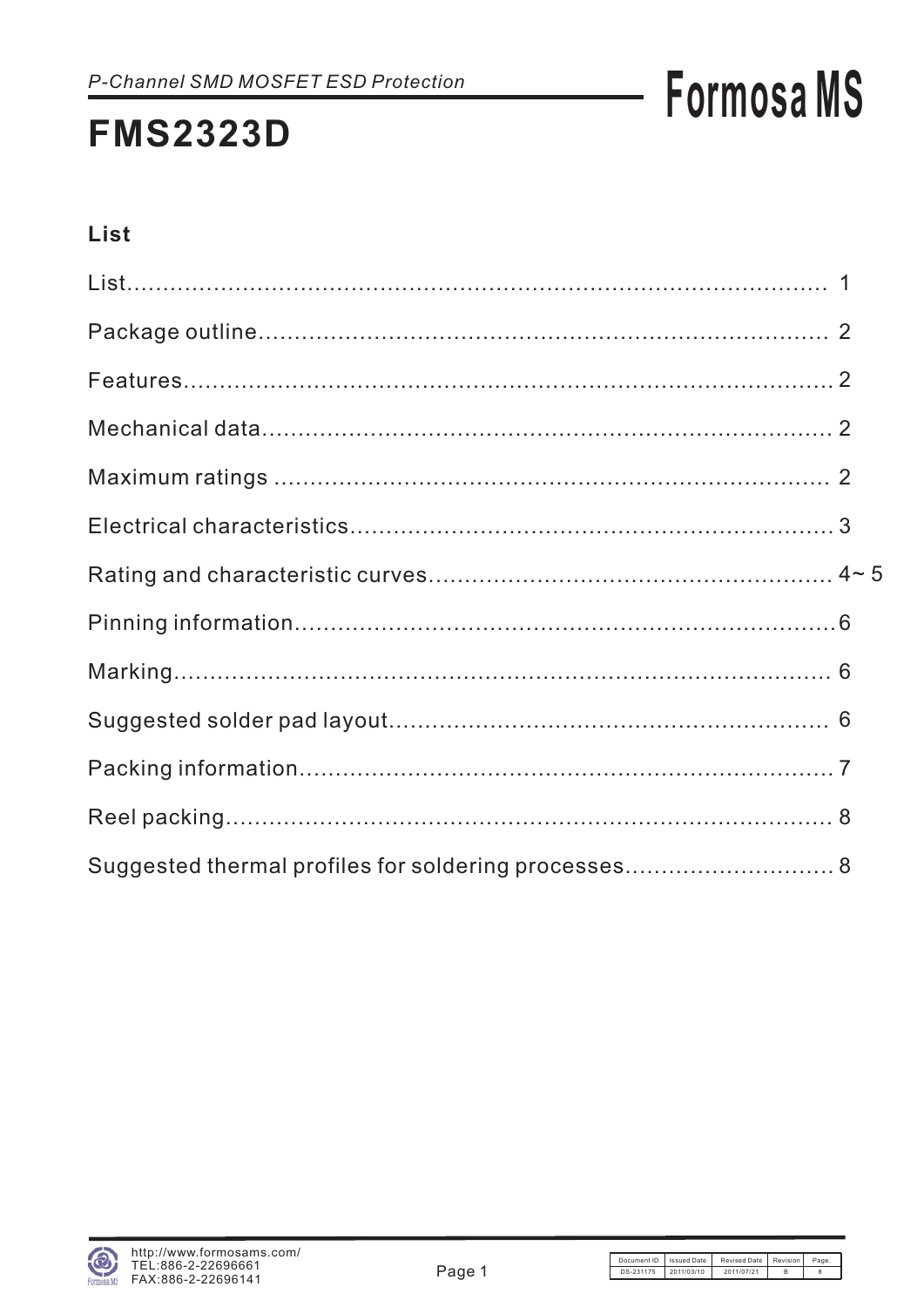### **FMS2323D**

### **20V P-Channel Enhancement Mode MOSFET ESD Protection**

### **Features**

- $RDS(ON) \leq 50m\Omega \omega$ V GS = -4.5V
- RDS(ON)  $\leq$  65m $\Omega$ @VGS = -2.5V
- RDS(ON)  $\leq$ 75m $\Omega$ @VGS=-1.8V
- ESD rating : 2000V HBM
- Super high density cell design for extremely low RDS(ON)
- Exceptional on-resistance and maximum DC current capability
- Lead-free parts meet RoHS requirements
- Suffix "-H" indicates Halogen-free part, ex.FMS2323D-H

### **Mechanical data**

- Epoxy:UL94-V0 rated flame retardant
- Case : Molded plastic, SOT-23
- Terminals : Solder plated, solderable per MIL-STD-750, Method 2026
- Mounting Position : Any
- Weight : Approximated 0.008 gram



**Formosa MS**

| Parameter                                    | Symbol                               | Maximum ratings | Unit         |               |  |
|----------------------------------------------|--------------------------------------|-----------------|--------------|---------------|--|
| Drain-source voltage                         | <b>VDSS</b>                          | $-20$           | V            |               |  |
| Gate-source voltage-continue                 |                                      | VGS             | ±8           |               |  |
| Drain current-continue                       | $TA = 25^{\circ}C$                   |                 | $-4.2$       |               |  |
|                                              | $TA = 70^{\circ}C$                   | İD              | $-3.3$       | A             |  |
| Drain current-pulsed                         |                                      | <b>IDM</b>      | $-17$        |               |  |
| Maximum power dissipation $TA = 25^{\circ}C$ |                                      | 1.4             |              |               |  |
|                                              | $TA = 70^{\circ}C$                   | P <sub>D</sub>  | 0.9          | W             |  |
| Thermal resistance-junction to ambient*      |                                      | Reja            | 90           | $\degree$ C/W |  |
| Operation junction temperature range         | TJ                                   | $-55$ to $+150$ | $^{\circ}$ C |               |  |
| Storage temperature range                    | <b>T</b> <sub>S</sub> T <sub>G</sub> | $-55$ to $+150$ | $^{\circ}C$  |               |  |

#### Maximum ratings (AT T<sub>A</sub>=25°C unless otherwise noted)

 $*$  The device mounted on  $1$ in $2$  FR4 board with 2 oz copper

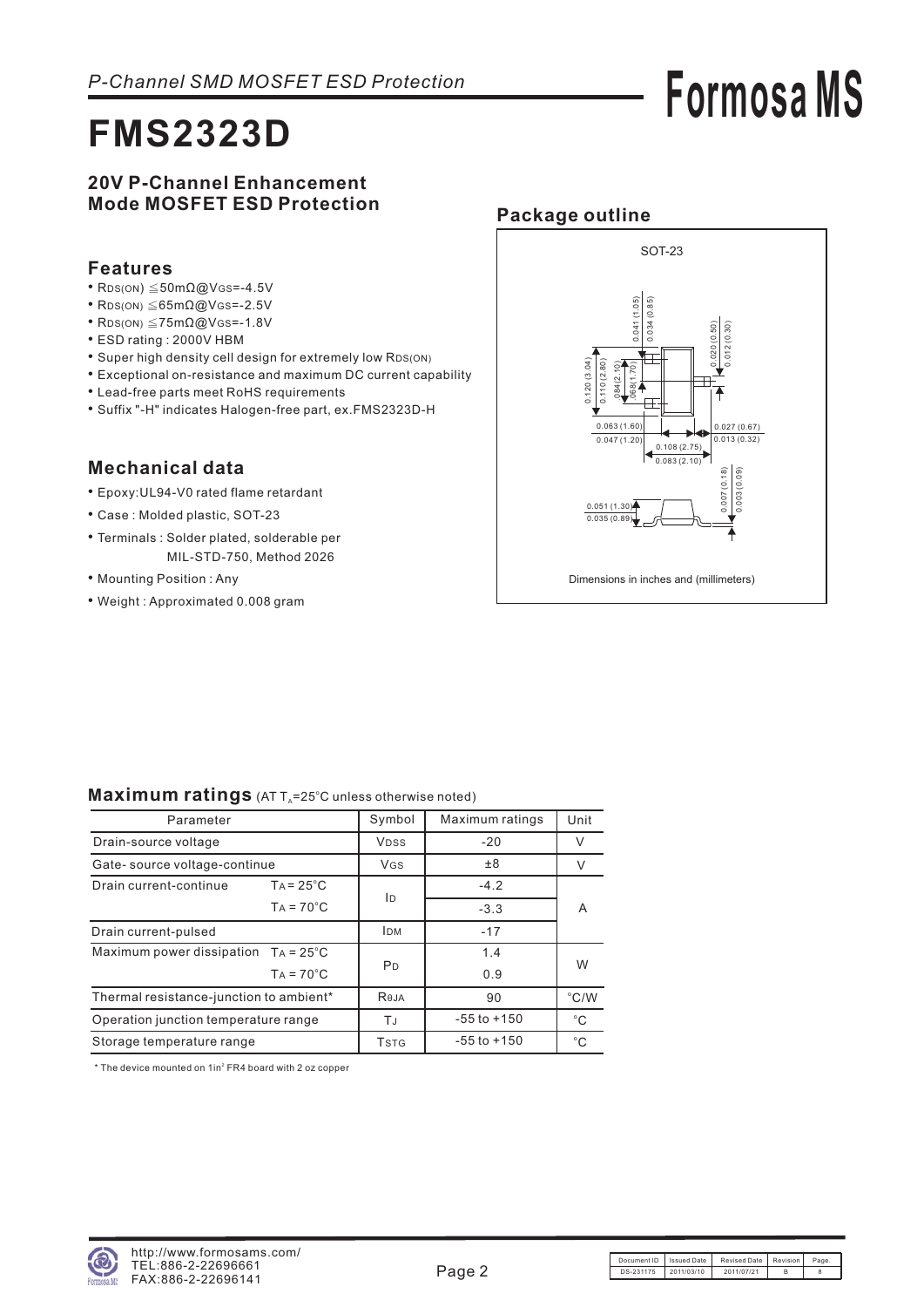### **FMS2323D**

#### Electrical characteristics (At T<sub>A</sub>=25°C unless otherwise noted)

| Parameter                                      | Conditions                                                           | Symbol                                | MIN.    | TYP.           | <b>MAX</b>     | Unit      |
|------------------------------------------------|----------------------------------------------------------------------|---------------------------------------|---------|----------------|----------------|-----------|
| <b>STATIC</b>                                  |                                                                      |                                       |         |                |                |           |
| Drain-source breakdown voltage                 | VGs=0V, ID=-250µA                                                    | <b>B</b> <sub>v</sub> D <sub>ss</sub> | $-20$   |                |                | $\vee$    |
| Gate threshold voltage                         | $V$ <sub>DS</sub> = $V$ <sub>GS</sub> , I <sub>D</sub> =-250 $\mu$ A | VGS(th)                               | $-0.25$ | $-0.5$         | $-1.0$         | V         |
| Gate leakage current                           | $VDS=0V$ , $VGS=±4.5V$<br>$VDS=0V$ , $VGS=\pm 8.0V$                  | lgss                                  |         |                | ±5.0<br>±10    | μA        |
| Zero gate voltage drain current                | VDS=-16V, VGS=0V                                                     | <b>IDSS</b>                           |         |                | $-1.0$         | μA        |
| Static drain-source on-resistance <sup>®</sup> | $V$ GS=-4.5V, ID=-4.0A<br>VGS=-2.5V, ID=-3.0A<br>VGS=-1.8V, ID=-2.0A | R <sub>DS</sub> (ON)                  |         | 45<br>52<br>60 | 50<br>65<br>75 | $m\Omega$ |
| Diode forward voltage                          | $Is = -1.0A$ , $V(s = 0V)$                                           | <b>V</b> sp                           |         | $-0.78$        | $-1.0$         | V         |
| <b>DYNAMIC</b>                                 |                                                                      |                                       |         |                |                |           |
| Total gate charge                              |                                                                      | Q <sub>g</sub>                        |         | 10.5           |                |           |
| Gate-source charge                             | VDS=-10V, VGS=-4.5V, ID=-4.0A                                        | $Q$ gs                                |         | 0.5            |                | nC        |
| Gate-drain charge                              |                                                                      | $Q$ gd                                |         | 3.0            |                |           |

| Gate-drain charge            |                               | Qgd           | 3.0  |    |
|------------------------------|-------------------------------|---------------|------|----|
| Intput capacitance           |                               | Ciss          | 220  |    |
| Output capacitance           | VDS=-10V, VGS=0V, f=1.0MHz    | Coss          | 95   | рF |
| Reverse transfer capacitance |                               | Crss          | 30   |    |
| Turn-on delay time           |                               | $td($ on $)$  | 560  |    |
| Turn-on rise time            | $VDS = -10V, R = 2.5\Omega$   |               | 4000 | ns |
| Turn-off delay time          | RGEN= $3.0\Omega$ , VGS=-4.5V | $td($ off $)$ | 400  |    |
| Turn-off fall time           |                               |               | 4000 |    |

Note: a. Pulse test; pulse width ≦ 300μs, duty cycle≦ 2% ,Guaranteed by design, not subject to production testing.

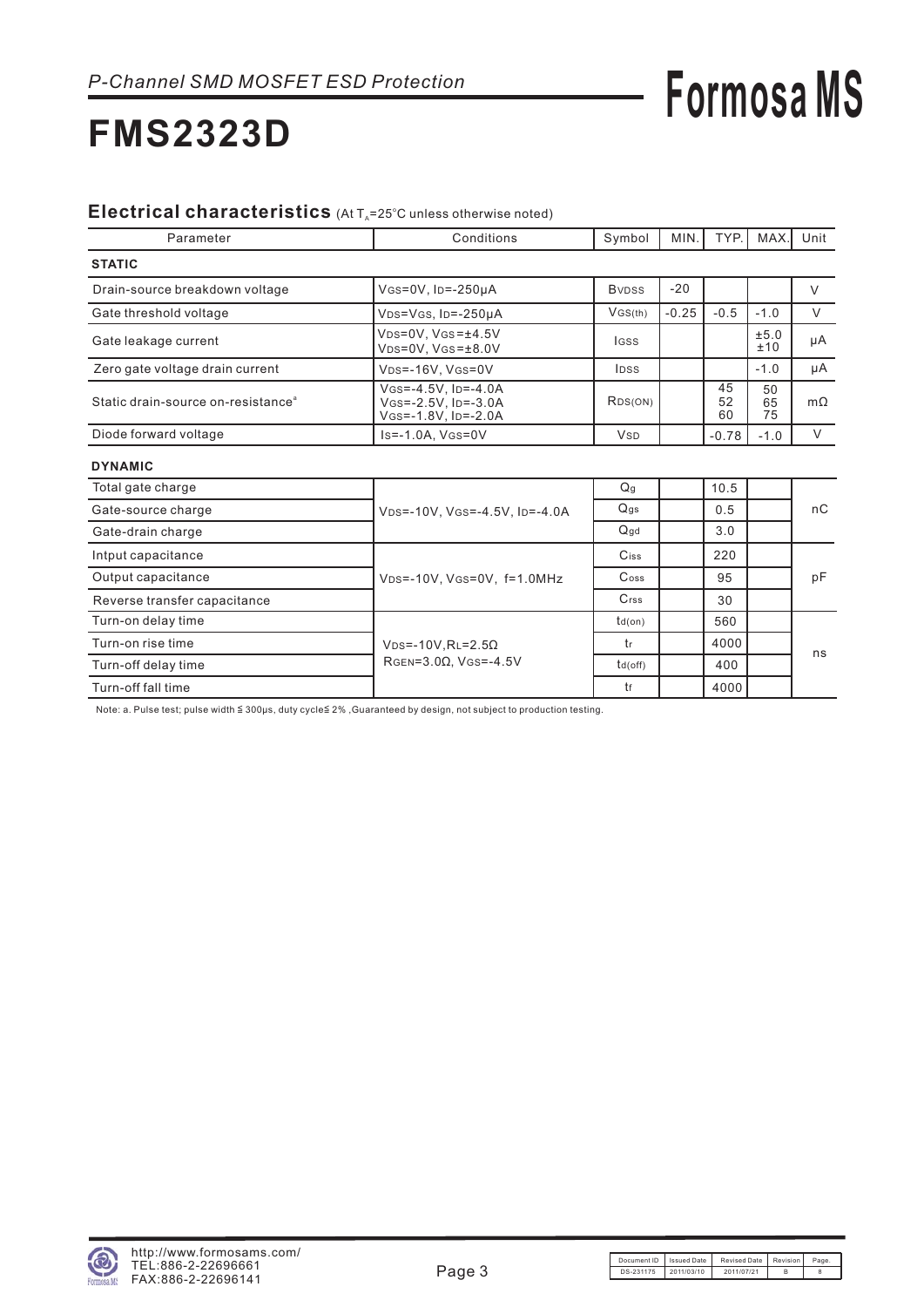

Document ID Issued Date Revised Date Revision Page<br>DS-231175 2011/03/10 2011/07/21 B 8 DS-231175 2011/03/10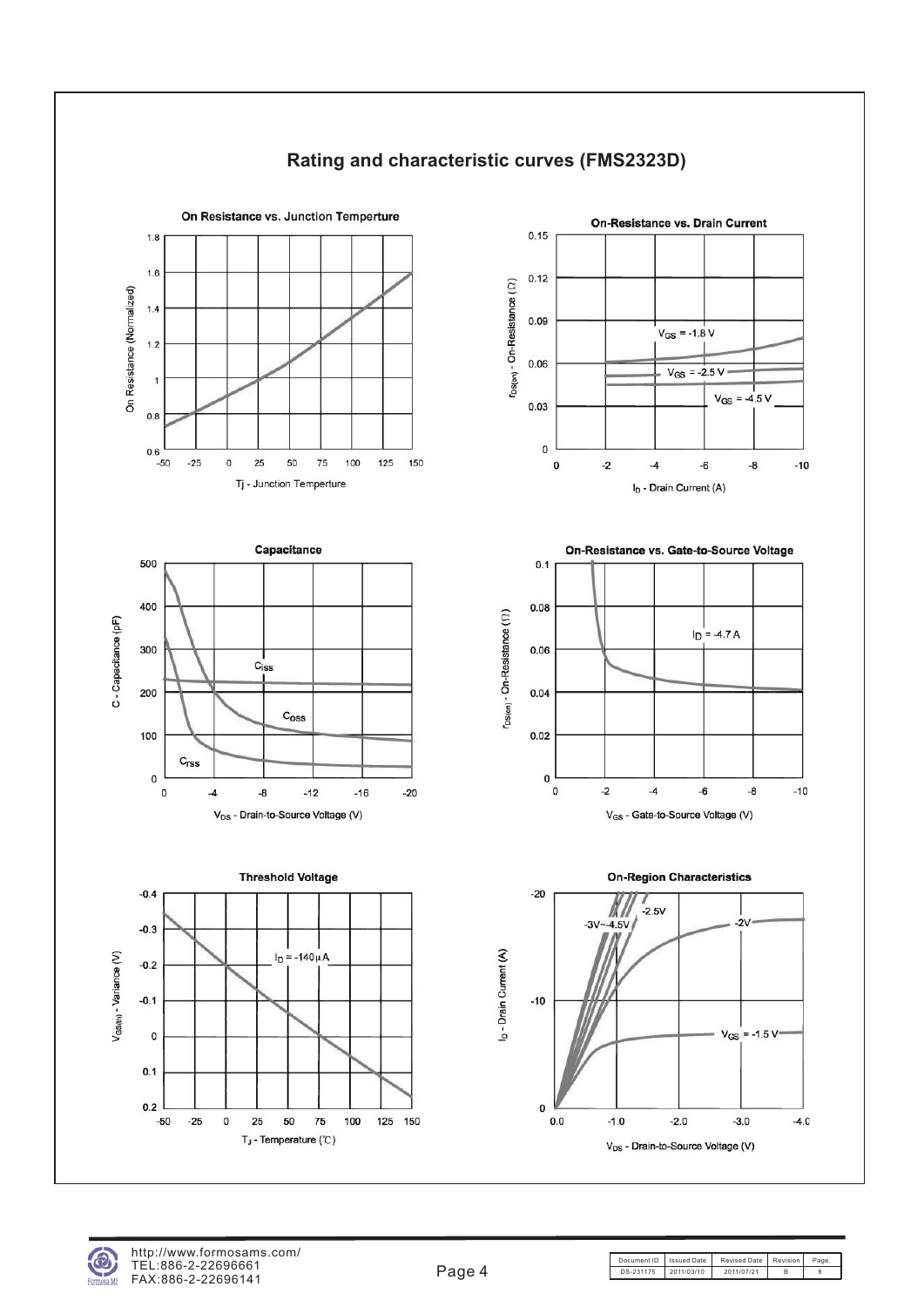

### **Rating and characteristic curves (FMS2323D)**











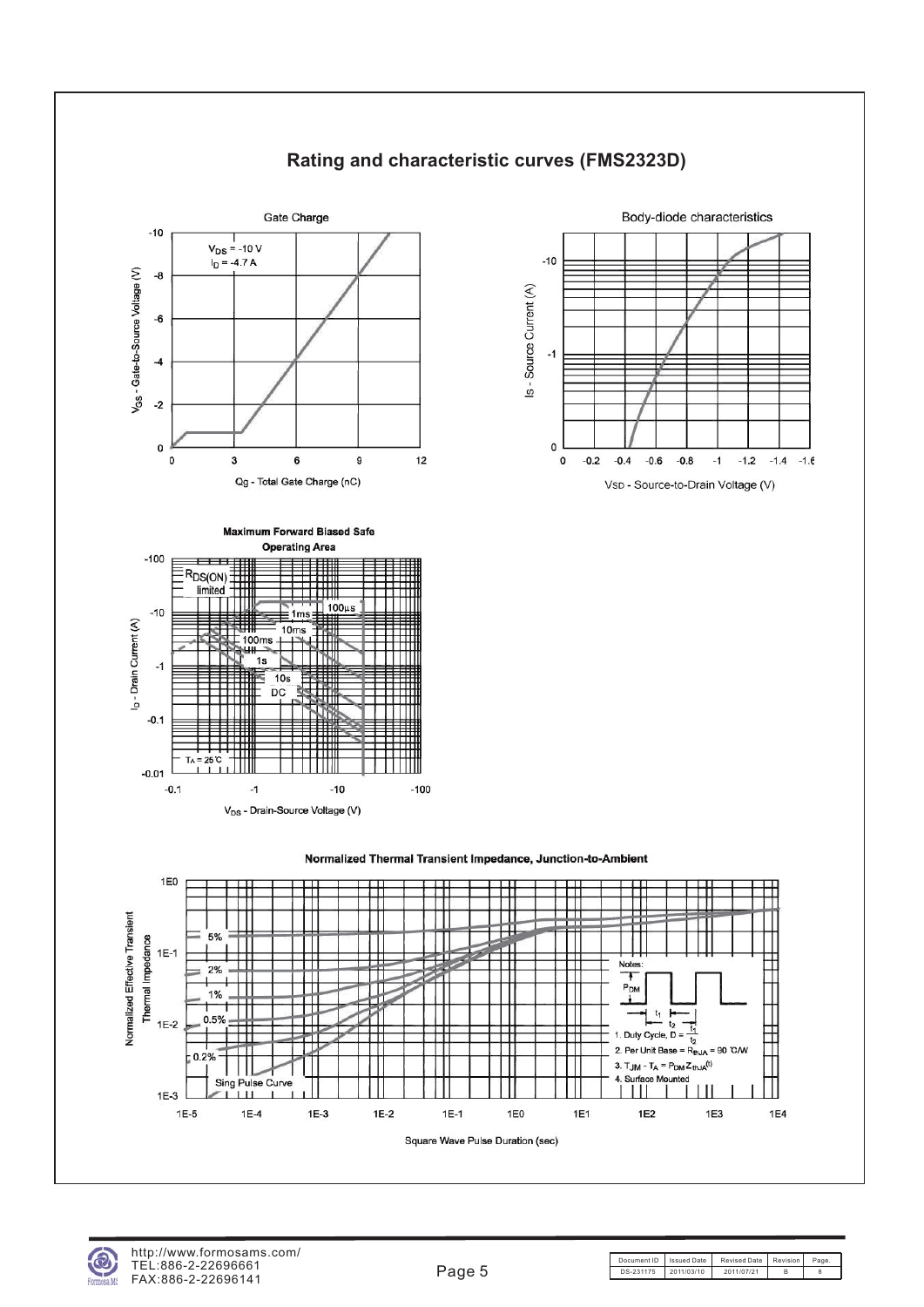### **FMS2323D**

### **Pinning information**



#### **Marking**

| Type number     | Marking code              |  |  |
|-----------------|---------------------------|--|--|
| <b>FMS2323D</b> | <b>WWDG0A</b><br>(Note 1) |  |  |

**Note: 1.**

 $P/N$ : "WWDG" is FMS2323D-H

"WWD" shown on the 1st~3rd position on --- FMS2323D

- "G" shown on the 4th position on --- Green product-Halogen free
- $D/C$ :

0A is the sequence of "0-9" & "A~Z"

0~9 shown on the 5th position on ---2010~2019

A~Z shown on the6th position on ---1week~26week

 $\underline{A} \sim \underline{Z}$  shown on the 6th position on ---27week~52week

### **Suggested solder pad layout**

#### **SOT-23**



Dimensions in inches and (millimeters)

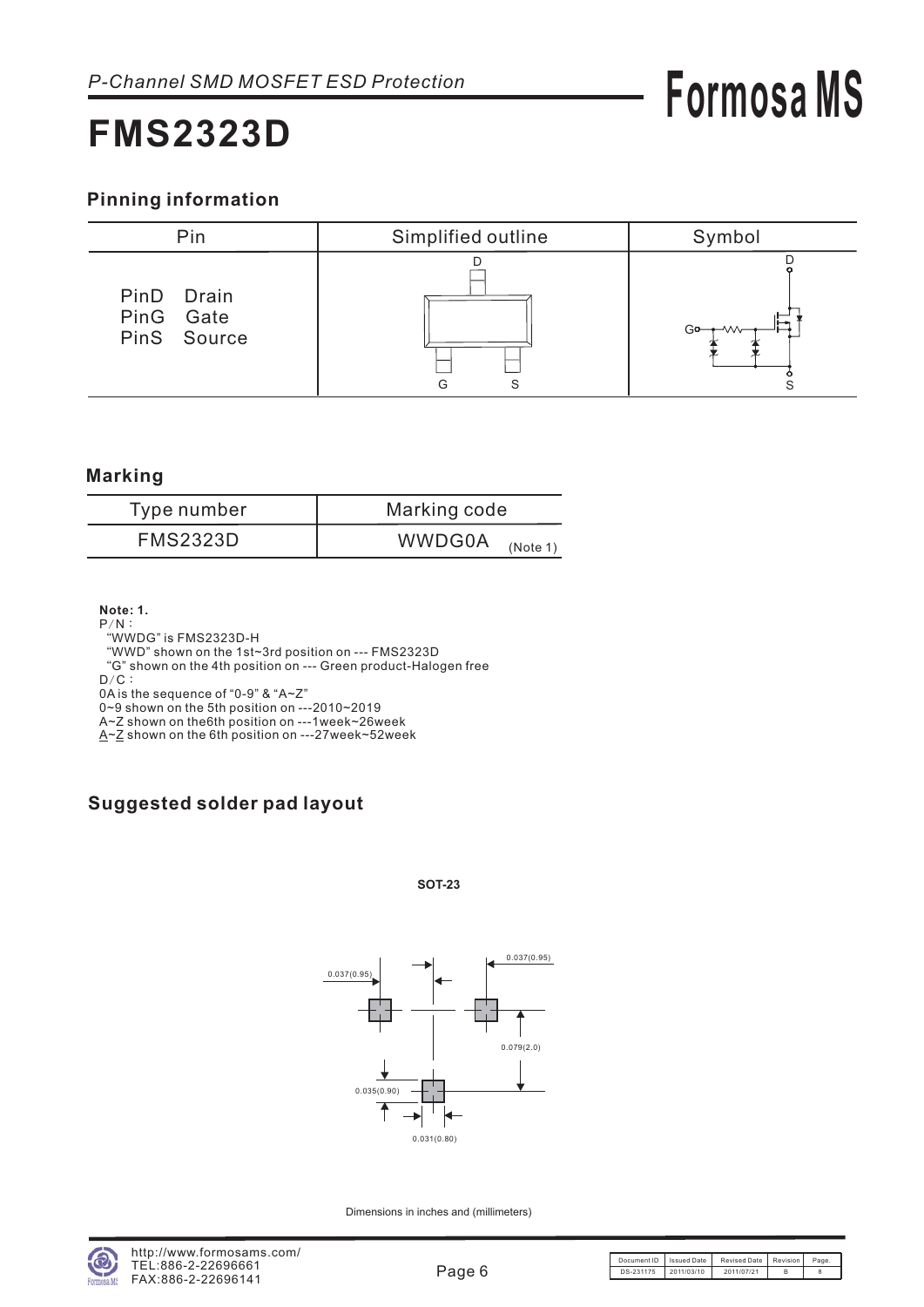### **FMS2323D**

### **Packing information**





|                           |                |           | unit:mm  |
|---------------------------|----------------|-----------|----------|
| Item                      | Symbol         | Tolerance | $SOT-23$ |
| Carrier width             | A              | 0.1       | 3.15     |
| Carrier length            | B              | 0.1       | 2.77     |
| Carrier depth             | C              | 0.1       | 1.22     |
| Sprocket hole             | d              | 0.1       | 1.50     |
| 13" Reel outside diameter | D              | 2.0       |          |
| 13" Reel inner diameter   | D <sub>1</sub> | min       |          |
| 7" Reel outside diameter  | D              | 2.0       | 178.00   |
| 7" Reel inner diameter    | D <sub>1</sub> | min       | 55.00    |
| Feed hole diameter        | D <sub>2</sub> | 0.5       | 13.00    |
| Sprocket hole position    | E              | 0.1       | 1.75     |
| Punch hole position       | F              | 0.1       | 3.50     |
| Punch hole pitch          | P              | 0.1       | 4.00     |
| Sprocket hole pitch       | P <sub>0</sub> | 0.1       | 4.00     |
| Embossment center         | P <sub>1</sub> | 0.1       | 2.00     |
| Overall tape thickness    | т              | 0.1       | 0.23     |
| Tape width                | W              | 0.3       | 8.00     |
| Reel width                | W <sub>1</sub> | 1.0       | 12.0     |

Note:Devices are packed in accor dance with EIA standar RS-481-A and specifications listed above.